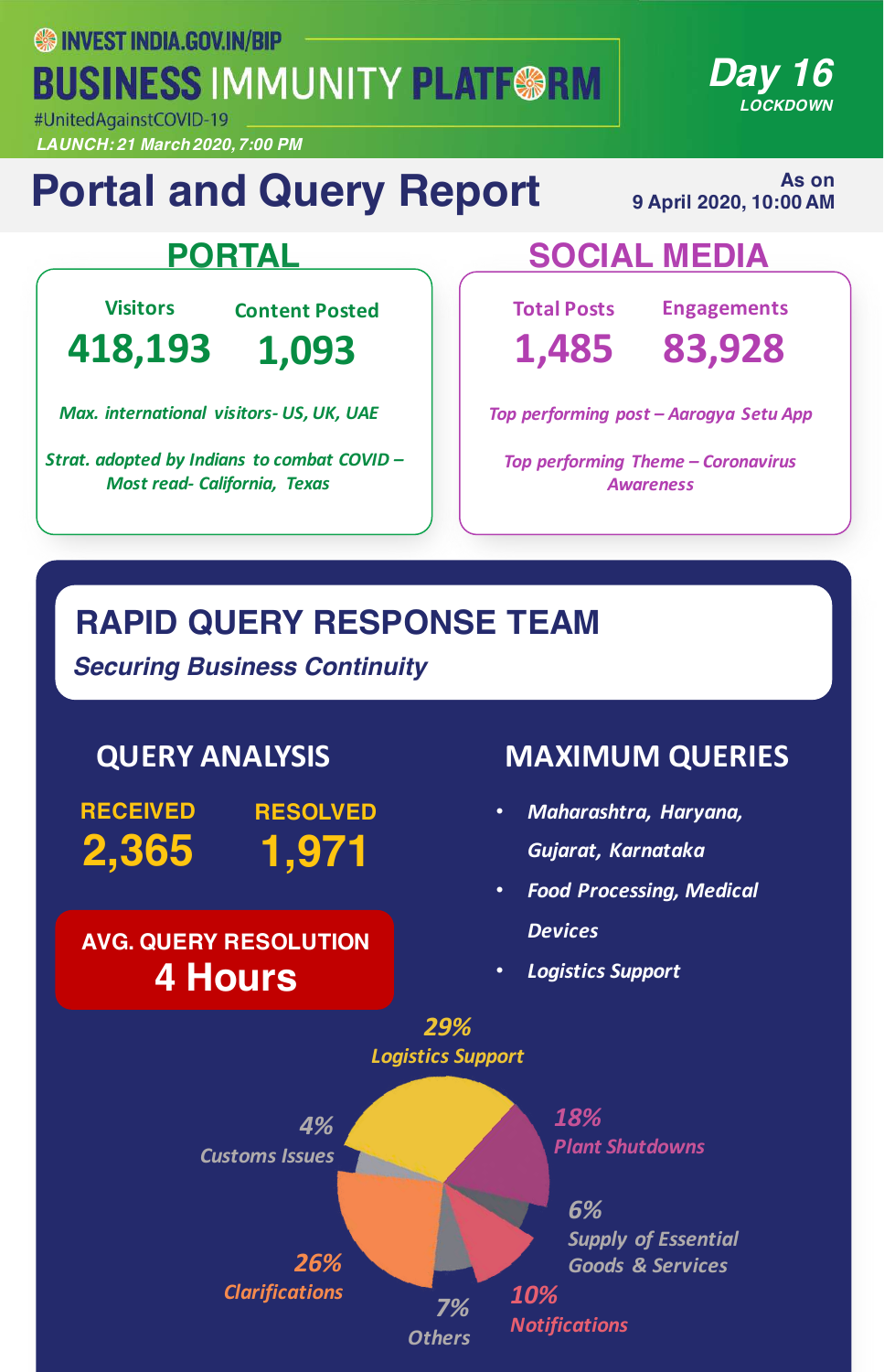#### **STATES' QUERY INSIGHTS**

**Tamil Nadu:** Logistics, procedure for *issuance of passes, permission to open warehouses and plants*

*Karnataka: Business continuity approvals*

**Telangana: Movement of delivery** *staff and vehicles across the state*

**Bihar:** Movement of essential goods *and services*

#### **QUERY MATRIX**

#### INFORMATION

| Requested<br>inclusion in MCA's list of<br>provider of essential goods: Lotte                                  | Want to know the<br>relaxations under COVID-19                                 |
|----------------------------------------------------------------------------------------------------------------|--------------------------------------------------------------------------------|
| <b>BUSINESS</b><br>Permission for opening warehouse to<br>service defunct ventilators in<br><b>Maharashtra</b> | I am willing to supply whatever<br>is needed, but need quidance for<br>trading |

INTERVENTION

# MSME SUPPORT POWERED BY



A COVID-19 Help Desk has been set up by SIDBI to assist and resolve all queries of Micro, Small & Medium Enterprises

#### **24/7 RESPONSE**

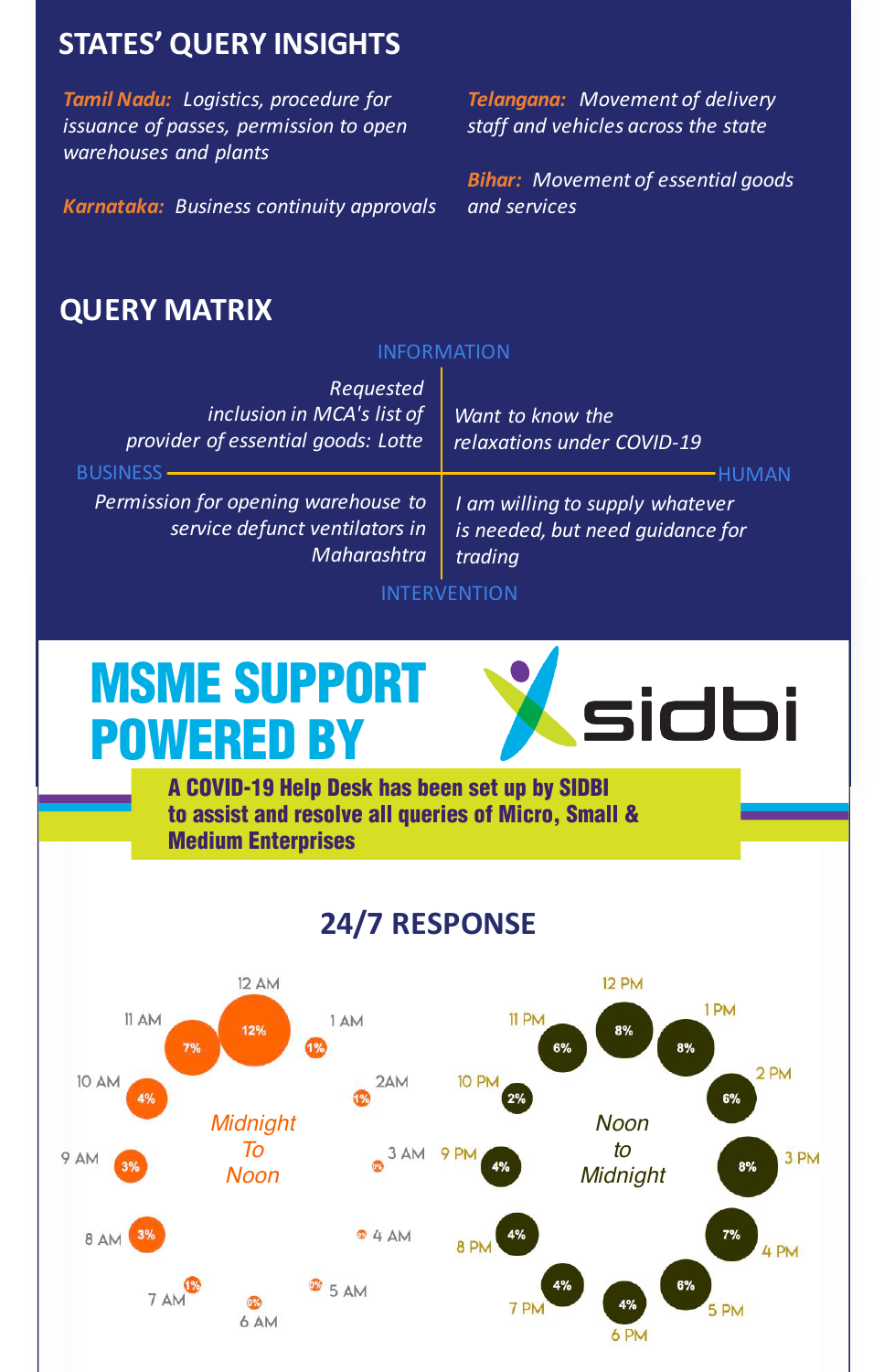### **TOUCHING LIVES**

For us every query is not just a number. It drives us to reach out and touch *lives round the clock*

*12 year old Roshita Banerjee, a stroke paralytic suffering from a rare disease Moyamoya, urgently needed Peptamen in Indore, a feed powder on which she is* 100% dependent, and which was completely unavailable in Madhya Pradesh. *With* just 1 packet left that would last her 5 days, it was a race against time.

*Invest India worked tirelessly, with Delhivery and Blue Dart to ensure that the package reached her all the way from Ahmedabad in time.*



#### **MAKING IT HAPPEN**

*Eli Lilly: Facilitated shipping of a consignment of life saving drugs to Srinagar via an IAF plane*

*Coca Cola India: Obtained approvals*  for primary concentrate *manufacturing plant in Pune to ensure business continuity*

*Gobal Shapers Community: Obtained approvals for an initiative of World Economic Forum to*  distribute prevention kits to slum *dwellers in Navi Mumbai in collaboration with The Robin Hood Army*

*Wipro: Obtained movement passes in Pune to ensure business continuity*

#### **STAKEHOLDER OUTREACH TEAM**

*Bridging Global Partners*

#### **MISSIONS**

**Outreach to 12 Foreign Missions** for obtaining best practices and *suppliers of essential medical equipment:*

*Malaysia* | Japan | UK | Taiwan *Singapore | Russia | Indonesia China | Germany Sweden | South Korea | Denmark*

**2421** Global & Domestic<br> **2421** Corporates/Stakeholders contacted

**Indian embassy in Denmark** has shared *lists* of companies for support in *healthcare operations through robotics and drones*

*Indian High Commission in Singapore secured donations of 30,000 Test Kits for ICMR*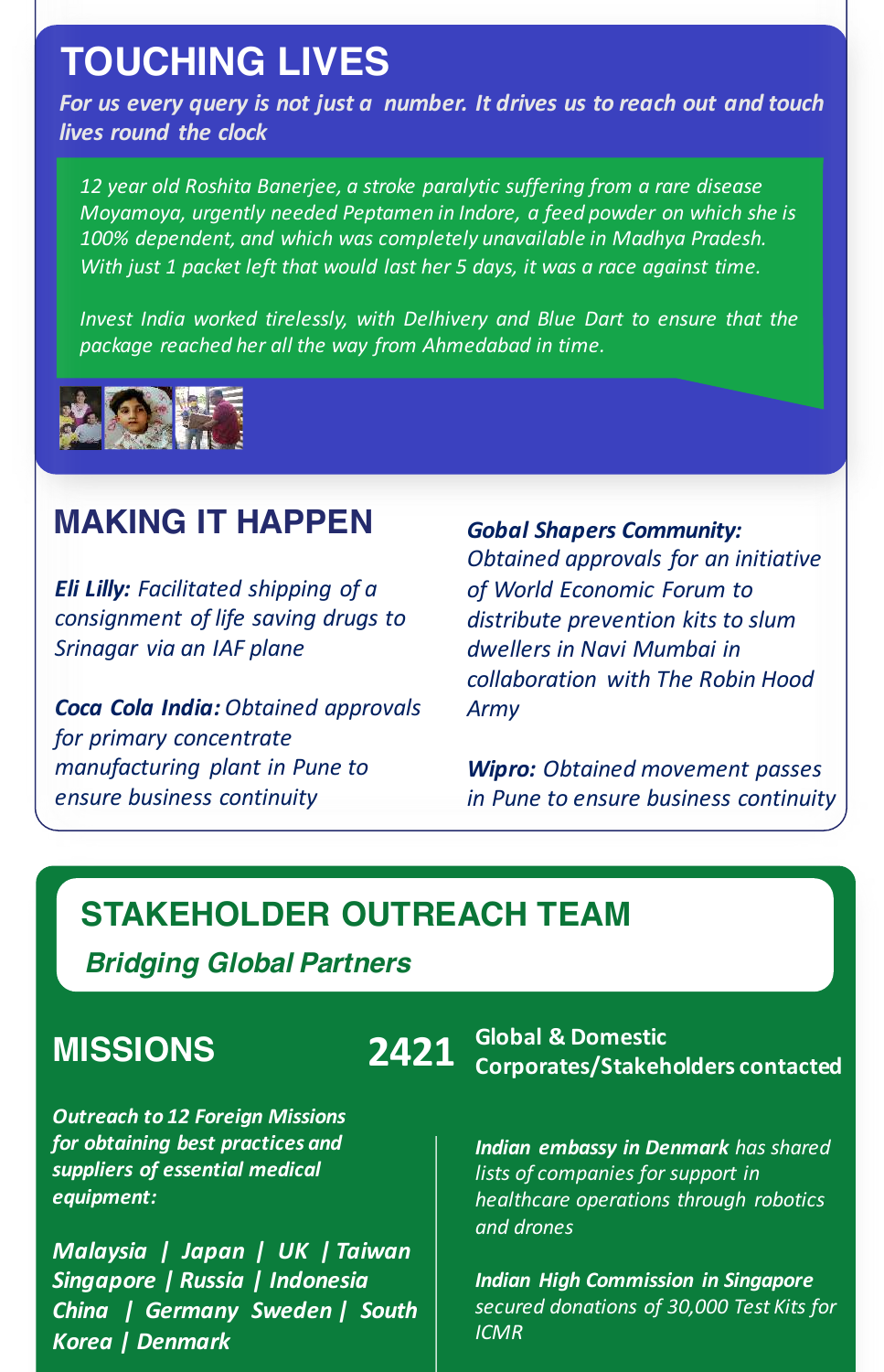**Indian Mission in S. Korea** and *Singapore High Commission in Delhi* supporting on procurement of medical *equipment & testing kits Upcoming call team next week*

**Taiwan's TECC** shared a list of >50 suppliers of essential medical equipment. *Upcoming call with the supplies team next week*

**Indian Embassy in Japan** organizing *masks, monitors, nebulizers and thermometers*

**Indian High Commission in Malaysia** *exploring availability of gloves and PPEs*

*Embassy of India in Russia arranging ventilators and masks*

**High Commission in London** organizing *technical know-how for Anaesthetic Ventilator and similar equipment*

**Indian-Taipei association** confirmed supply of PPEs, goggles and peripherals *for ventilators, hospital beds, isolation room designs*

#### **STAKEHOLDER INTERACTIONS**

**VC** with Hon'ble Minister of **Railways and Commerce & Industry Sh. Piyush Goyal**

The Hon'ble Minister discussed with *Startups and regulatory bodies measures for capital availability, liquidity measures, access to liquidity, movement of essential goods and government support for startups & entrepreneurs. All issues will be taken up by DPIIT for active resolution*

*Ask Me Anything Session with RajanAnandan (Sequoia Capital) on consequences of COVID on economy of various sectors and Startups 2,321 Registrations*

**Startup India and TiE Amaravati virtual workshop** on Hiring and *Building Crisis Ready Teams*

**Webinar on 'Business Continuity for Startups amidst COVID-19'** with *industry stalwarts on funding support and WFH 2,758 Registrations*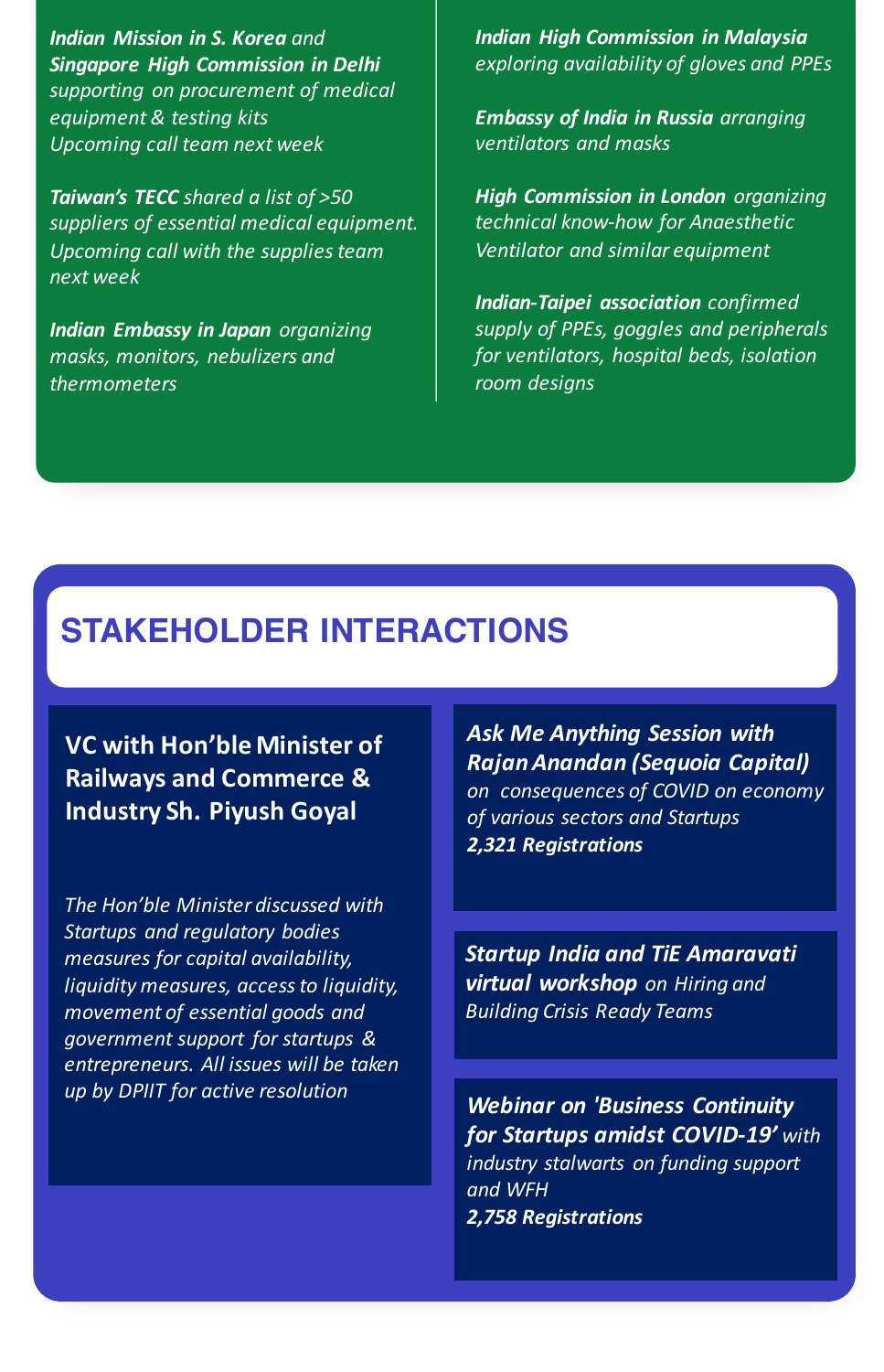#### **DISCUSSIONS WITH INDUSTRY AND KEY STAKEHOLDERS**

# **COMING UP!**

| <b>DATE</b>              | <b>PARTICIPANTS</b>                                                                               | <b>DISCUSSION POINTS</b>                                                         |
|--------------------------|---------------------------------------------------------------------------------------------------|----------------------------------------------------------------------------------|
| 9-April<br><b>12 PM</b>  | <b>AmCham Membership</b>                                                                          | <b>Issue resolution and how companies</b><br>can contribute to COVID-19 response |
| 10-April<br>7 PM         | <b>USISPF Membership</b>                                                                          | <b>Issue resolution and update on the</b><br>latest situation                    |
| 14-April<br><b>12 PM</b> | <b>Indo-American Chamber of</b><br><b>Commerce</b>                                                | <b>Corporates' response to COVID-19</b>                                          |
| 14-April<br>2 PM         | <b>Indo-German Chamber of</b><br><b>Commerce, Maharashtra</b><br><b>Officials, German Embassy</b> | <b>Issue resolution for German</b><br>companies                                  |
| <b>TBA</b>               | <b>UKIBC Membership</b>                                                                           | <b>Issue resolution for UK companies in</b><br><b>India</b>                      |
| <b>TBA</b>               | <b>Singapore Business</b><br><b>Federation</b>                                                    | <b>Effect of coVID on India and food</b><br>supply chain                         |
|                          |                                                                                                   |                                                                                  |
| 1-April                  | <b>American companies, USIBC</b>                                                                  | Logistics issues resolution, medical<br>equipment manufacturing                  |
| 30-Mar                   | <b>Swedish Companies, SCCI</b>                                                                    | <b>Issue Resolution</b>                                                          |
| 29-Mar                   | <b>US Life Sciences Companies,</b><br><b>USIBC</b>                                                | <b>Issue Resolution, Information on</b><br>contribution to COVID Response        |
| 23-Mar                   | <b>US Fin. Services Companies,</b><br><b>US Treasury, USIBC</b>                                   | <b>Issue Resolution</b>                                                          |

# **LAUNCHED!**

# **POTENTIAL SUPPLIER SOLUTIONS**

**Catalogue of suppliers for critical health & safety** and medical equipment for COVID-19



**Resources: List of Nodal officers for Customs Clearance during COVID-19** 

**[Resources: State Covid-19 Control Room Helpline Numbers](https://www.investindia.gov.in/bip/resources/state-and-central-control-rooms)**

**Resources: List of NGOs providing relief during Covid-19**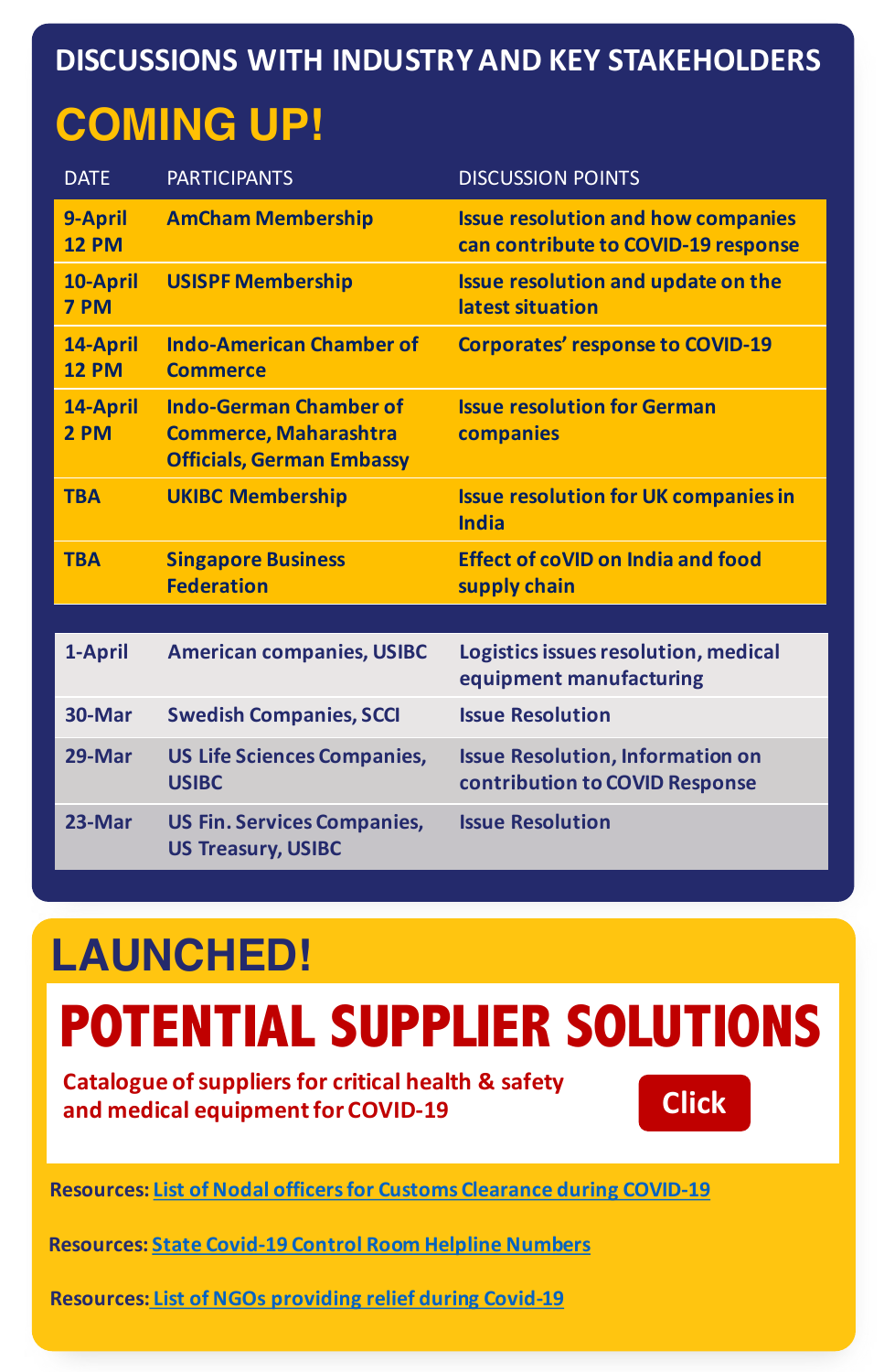### **SUPPLIER OUTREACH TEAM**

#### *Connecting the Dots*

**Suppliers Contacted**

**1271**

| <b>CATEGORY</b>                      | Startups &<br>Innovators | <b>Suppliers</b><br>reached out to | <b>Total</b><br>Outreach | Companies<br>Responded | <b>Supply</b> |
|--------------------------------------|--------------------------|------------------------------------|--------------------------|------------------------|---------------|
| Ventilators &<br><b>ICU Monitors</b> | 22                       | 107                                | 129                      | 96                     | 6,543         |
| Masks*                               | 161                      | 229                                | 390                      | 149                    | 2,04,45,000   |
| Testing Kits**                       | 23                       | 53                                 | 73                       | 38                     | 9,00,000      |
| <b>PPE</b><br>Equipment**<br>$\ast$  | 67                       | 112                                | 179                      | 123                    | 7, 16, 175    |
| <b>Others</b>                        | 99                       | 401                                | 500                      | 292                    | 1,40,75,907   |
| <b>TOTAL</b>                         | 372                      | 902                                | 1271                     | 698                    |               |

Note: The numbers on this report are dynamic due to a daily fluctuating supply \* N95 Masks - 2.36L; \*\* Some suppliers awaiting CDSCO approval; \*\*\* Including supply PPE kits and parts such as gloves, gowns

**Issue Resolution** *Creating New Supply Lines*

| <b>Sector</b>                                  | Manufacturing/<br>Tech. Issues | Suppliers' Issues<br><b>Resolved</b> | <b>Ready to Supply</b> |
|------------------------------------------------|--------------------------------|--------------------------------------|------------------------|
| Drugs &<br><b>Chemicals</b>                    | 5                              | $\boldsymbol{0}$                     | $\boldsymbol{0}$       |
| <b>Test Kits</b>                               | 28                             | $\overline{\mathbf{4}}$              | $\mathbf{1}$           |
| <b>PPE</b>                                     | 190                            | 75                                   | 15                     |
| Sanitizers                                     | 125                            | 73                                   | 11                     |
| <b>Masks</b>                                   | 128                            | 123                                  | 16                     |
| <b>Ventilators</b><br>$+ICU$<br><b>Monitor</b> | 85                             | 81                                   | 9                      |
| Logistics                                      | 140                            | 55                                   | $\boldsymbol{0}$       |
| <b>TOTAL</b>                                   | 701                            | 411                                  | 52                     |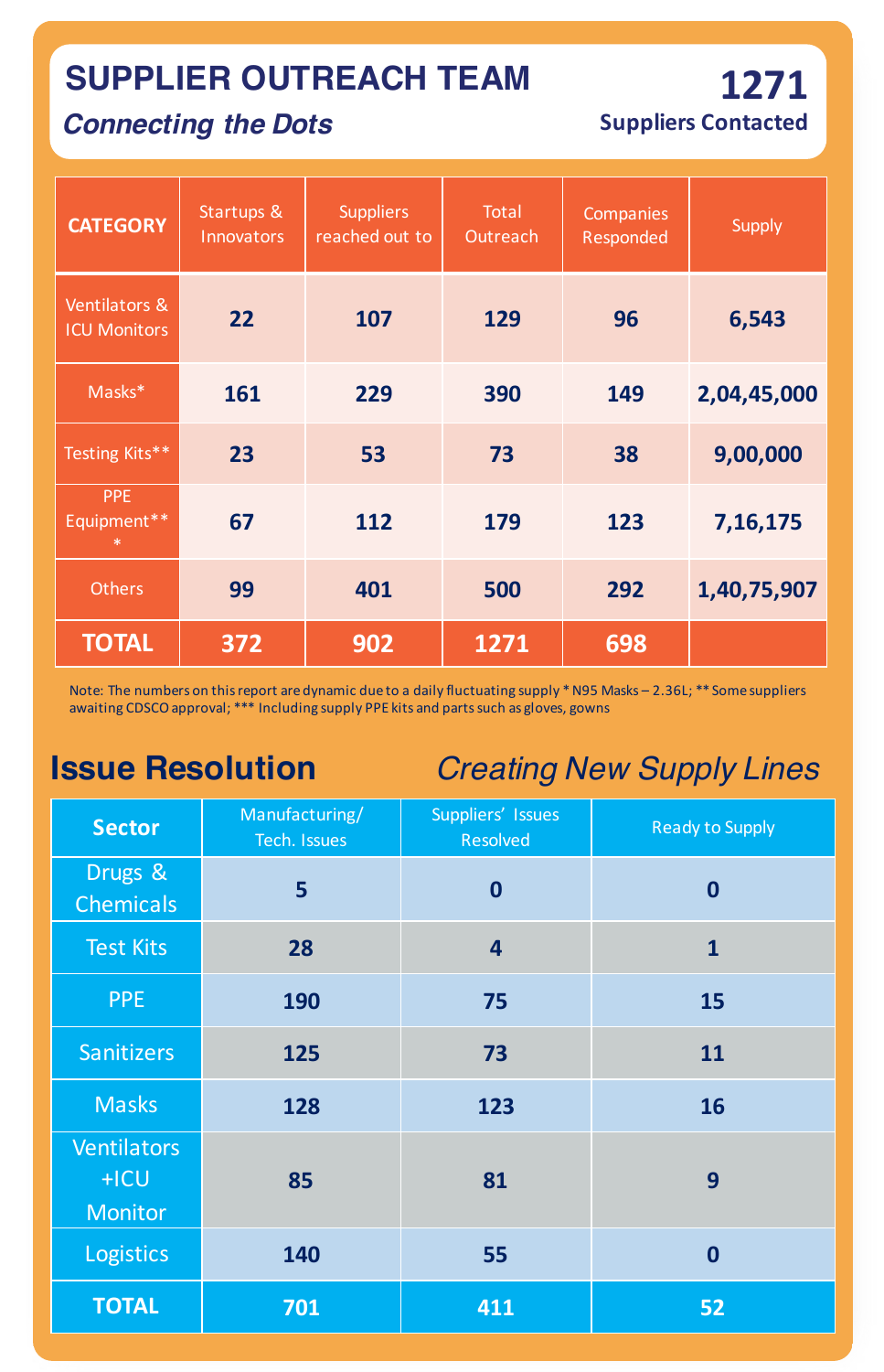### **LOGISTICS TEAM**

#### *Easing Lockdown Logistics*

#### PARTNERS - DP World UPS, FedEx, BlueDart, Safexpress, DHL, Delhivery, **Gati, DTDC, Spoton**

Facilitating the Inter-State and Cross Border Movement of Essential Goods

**QUERIES 369 RESOLVED**

### **HIGHLIGHT**

**Invest India facilitated movement** *passes and customs clearance for*  **Hamilton** in less than 24 hrs. As a result, the company delivered 10 *ventilators and 5.5 lakh masks to Imphal and Guwahati respectively*

## **KEY INITATIVES**

- **246** *WhatsApp group of 95 Members*<br>*including Gol officials and*<br>*representatives from some of the including GoI officials and representatives from some of the* biggest logistics players such as Fedex, **BlueDart, UPS, DP World** 
	- **Platform serves as a Logistics** *Aggregation and Logistics Policy Information Portal*
	- *Stakeholder Consultation & feedback on National E-Pass System through platform*

### **BUSINESS RECONSTRUCTION TEAM**

*Resurgent India*

#### **PARTNERS - Bain & Company, EY, PwC, BCG, Primus Partners, Mirae Asset Management, KPMG**

*Creating a strategic and 'ready to implement' plan of action for India's economic* revival by analysing quantitative and qualitative metrics across states, districts and *sectors*

#### **Drafting PHASE-1 of Economic Revival Plan**

### **METHODOLOGY** • *State Governments*

- **Micro/macro-level on steps to** *implement across key broad frameworks and timelines*
- *All-partner discussion: 9 Workstreams identified to be allocated*
- *inputs/information on industrial clusters and business operations*
- Industry's feedback on best *practices, policy suggestions and SoPs*
- *Invest India's sector and state teams to collate feedback*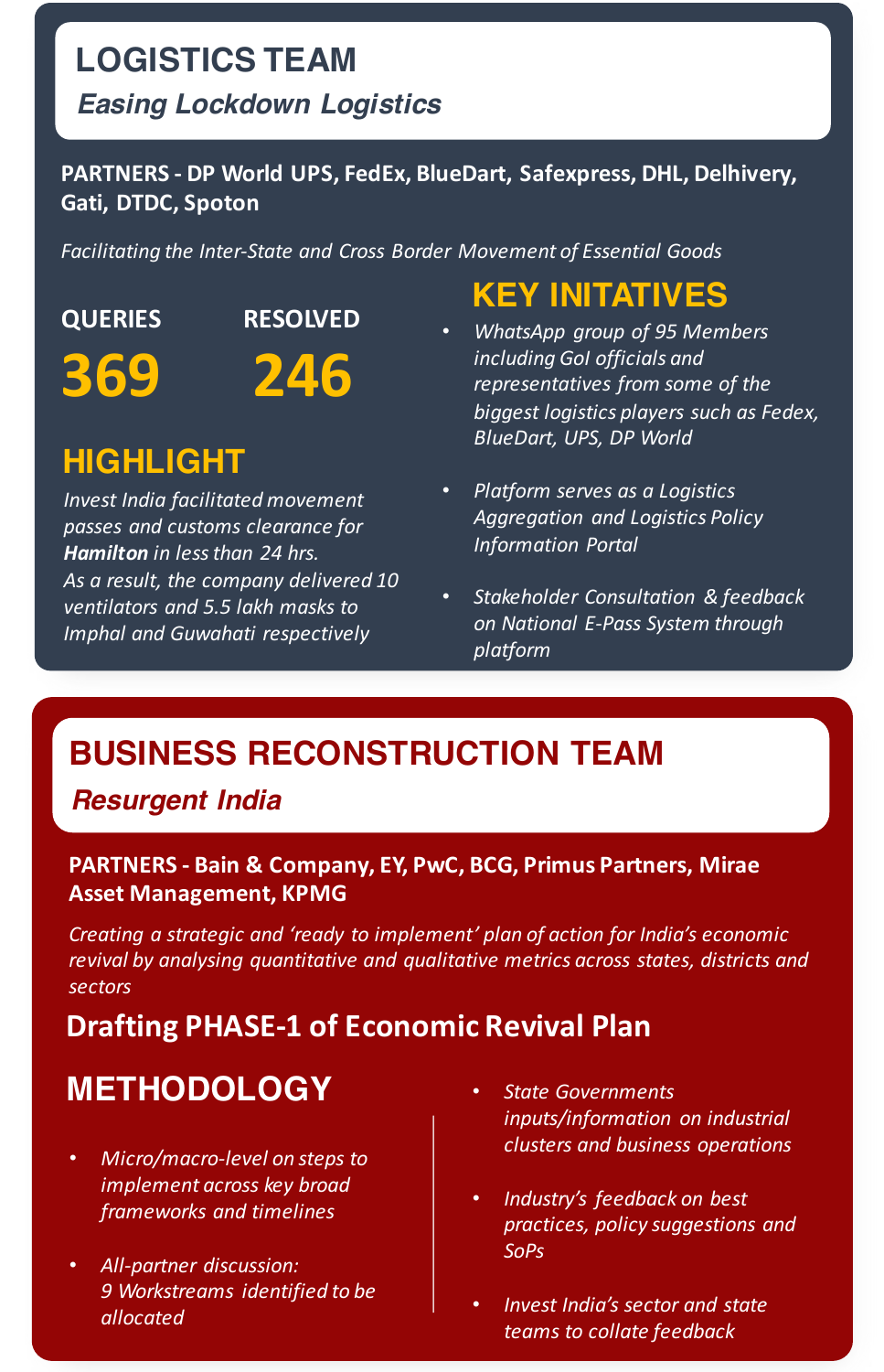# #startupindia

#### *Combatting COVID-19 Pandemic with Innovative Solutions*

#### **PARTNERS - WhatsApp, Delhivery, Global Linkers, Good Box, TiE Delhi-NCR**

Facilitating the startup ecosystem during the COVID-19 phase promoting startup *solutions to overcome the pandemic*

#### **UPDATES**

*Assisting distributors, retailers & consumers* to leverage tech for all services required in procurement of *daily use products*

*Working with WhatApp, Delhivery,* **Global Linkers, & Good Box to provide** *technology and logistics services to local suppliers*

*Currently being piloted in Allahabad,* **Varanasi, Gorakhpur and Lucknow** 

### **STARTUP CHALLENGE** (Live till 15 April)

Applications<br>**494+ Received from 23 States Solutions to combat COVID-19**

**received** from

70+ *applications* shortlisted and shared for preventive, curative, and *additive solutions with Office of PSA*

### **KEY INNOVATIONS**

#### *Ubiqare Health Pvt Ltd*

*Enables doctor driven care to patients at home, reducing hospital visits and stays.*

#### *Nemocare Wellness Pvt Ltd*

*Wearable device for remote monitoring of health parameters of positive cases.*

#### **STARTUP INITIATIVES TO COMBAT COVID-19**

**COVID-19 STARTUP ASSISTANCE SCHEME-**SIDBI has launched the COVID-19 Startup Assistance Scheme (CSAS) to assist startups with Working Capital Requirements up to INR 2 Cr

**Maximum** applications received are *under:*

- o *Movement Tracking*
- o *Geofencing*
- o *Personnel Protective Equipment*
- o *Large Area Sanitization*

*Niramai Health Analytix Pvt Ltd Automated screening of population to*  identify likely COVID-19 symptoms by *checking for fever and associated respiratory diseases.*

**CAWACH** - DST approved setting up of a Centre for Augmenting WAR with COVID-19 Health Crisis (CAWACH) to scout, evaluate and support the innovations and startups that address COVID-19 challenges